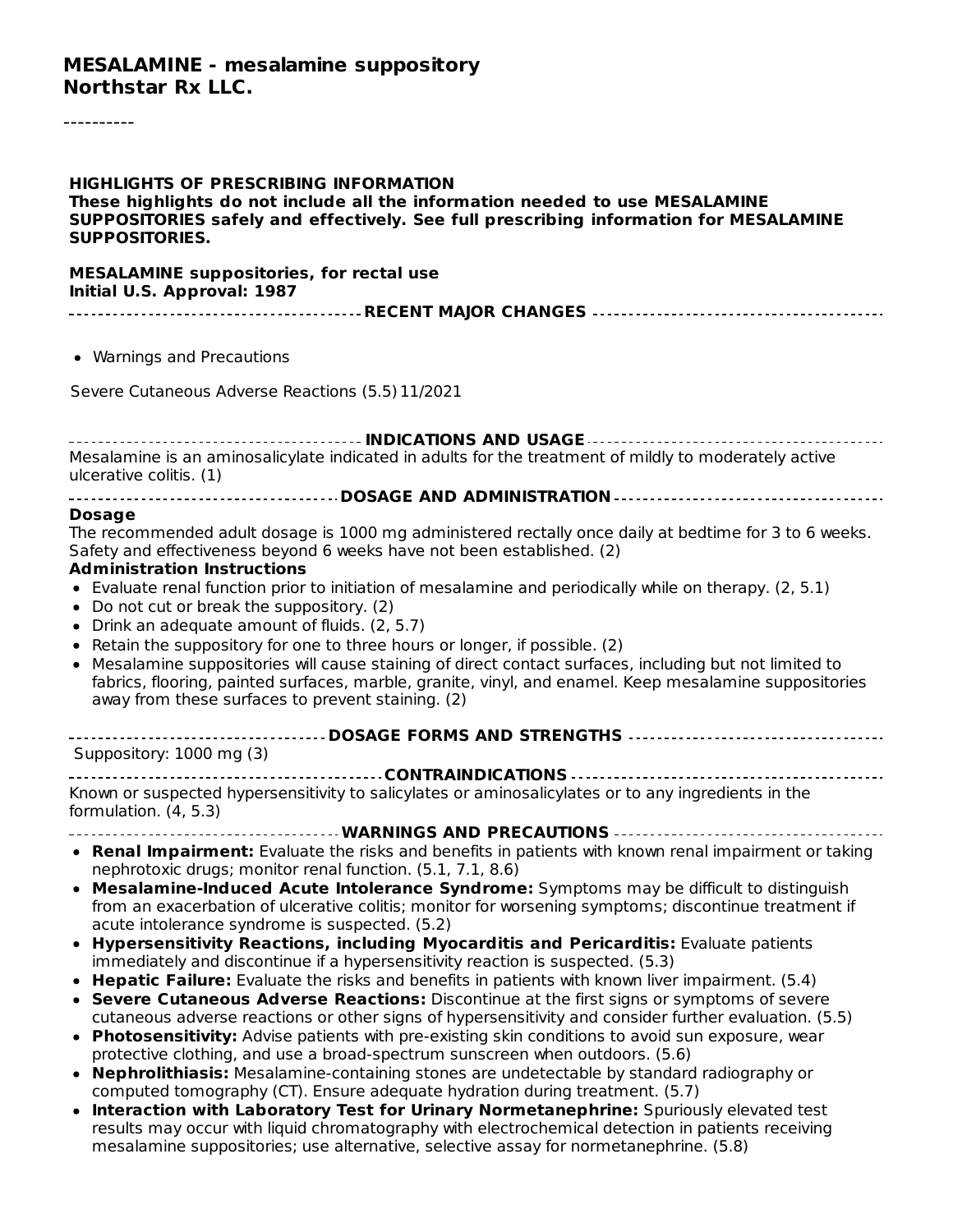**ADVERSE REACTIONS** The most common adverse reactions ( $\geq 1\%$ ) are: dizziness, rectal pain, fever, rash, acne and colitis. (6.1) **To report SUSPECTED ADVERSE REACTIONS, contact Northstar Rx LLC at 1-800-206-7821 or FDA at 1-800-FDA-1088 or www.fda.gov/medwatch.**

- **DRUG INTERACTIONS Nephrotoxic Agents including NSAIDs:** Increased risk of nephrotoxicity; monitor for changes in renal function and mesalamine-related adverse reactions. (7.1)
- **Azathioprine or 6-Mercaptopurine:** Increased risk of blood disorders; monitor complete blood cell counts and platelet counts. (7.2)
- **USE IN SPECIFIC POPULATIONS**
- **Geriatric Patients:** Increased risk of blood dyscrasias; monitor complete blood cell counts and platelet counts. (8.5)

#### **See 17 for PATIENT COUNSELING INFORMATION and FDA-approved patient labeling.**

**Revised: 12/2021**

#### **FULL PRESCRIBING INFORMATION: CONTENTS\***

- **1. INDICATIONS AND USAGE**
- **2. DOSAGE AND ADMINISTRATION**

#### **3. DOSAGE FORMS AND STRENGTHS**

**4. CONTRAINDICATIONS**

### **5. WARNINGS AND PRECAUTIONS**

- 5.1 Renal Impairment
- 5.2 Mesalamine-Induced Acute Intolerance Syndrome
- 5.3 Hypersensitivity Reactions
- 5.4 Hepatic Failure
- 5.5 Severe Cutaneous Adverse Reactions
- 5.6 Photosensitivity
- 5.7 Nephrolithiasis
- 5.8 Interaction with Laboratory Test for Urinary Normetanephrine

### **6. ADVERSE REACTIONS**

- 6.1 Clinical Trials Experience
- 6.2 Postmarketing Experience

## **7. DRUG INTERACTIONS**

- 7.1 Nephrotoxic Agents, Including Non-Steroidal Anti-Inflammatory Drugs
- 7.2 Azathioprine or 6-Mercaptopurine
- 7.3 Interference With Urinary Normetanephrine Measurements

## **8. USE IN SPECIFIC POPULATIONS**

- 8.1 Pregnancy
- 8.2 Lactation
- 8.4 Pediatric Use
- 8.5 Geriatric Use
- 8.6 Renal Impairment

### **10. OVERDOSAGE**

### **11. DESCRIPTION**

- **12. CLINICAL PHARMACOLOGY**
	- 12.1 Mechanism of Action
	- 12.3 Pharmacokinetics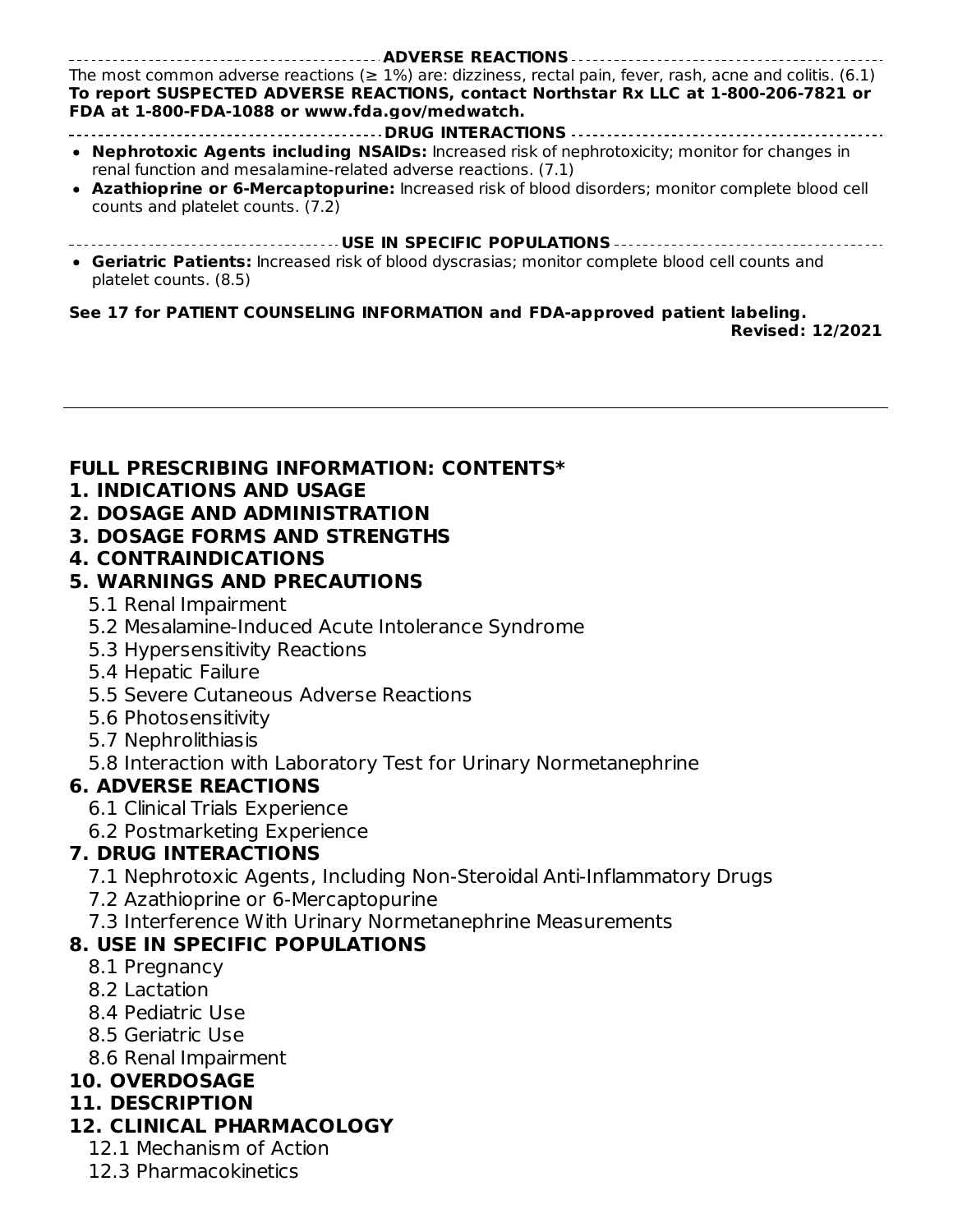#### **13. NONCLINICAL TOXICOLOGY**

- 13.1 Carcinogenesis, Mutagenesis, Impairment of Fertility
- 13.2 Animal Toxicology and/or Pharmacology

#### **14. CLINICAL STUDIES**

#### **16. HOW SUPPLIED/STORAGE AND HANDLING**

#### **17. PATIENT COUNSELING INFORMATION**

 $\ast$  Sections or subsections omitted from the full prescribing information are not listed.

#### **FULL PRESCRIBING INFORMATION**

#### **1. INDICATIONS AND USAGE**

Mesalamine suppositories are indicated in adults for the treatment of mildly to moderately active ulcerative colitis.

### **2. DOSAGE AND ADMINISTRATION**

#### **Dosage**

The recommended dosage of mesalamine suppositories in adults is 1000 mg administered rectally once daily at bedtime for 3 to 6 weeks depending on symptoms and sigmoidoscopic findings. Safety and effectiveness of mesalamine suppositories beyond 6 weeks have not been established.

#### **Administration Instructions**

- Evaluate renal function prior to initiation of mesalamine suppository therapy [see Warnings and Precautions (5.1)].
- Do not cut or break the suppository.
- Retain the suppository for one to three hours or longer, if possible.
- Drink an adequate amount of fluids [see Warnings and Precautions (5.7)]
- If a dose of mesalamine suppository is missed, administer as soon as possible, unless it is almost time for next dose. Do not use two mesalamine suppositories at the same time to make up for a missed dose.
- Mesalamine suppositories will cause staining of direct contact surfaces, including but not limited to fabrics, flooring, painted surfaces, marble, granite, vinyl, and enamel. Keep mesalamine suppositories away from these surfaces to prevent staining.

### **3. DOSAGE FORMS AND STRENGTHS**

Mesalamine suppositories, 1000 mg are off white to light tan colored bullet shaped suppositories.

### **4. CONTRAINDICATIONS**

Mesalamine suppositories are contraindicated in patients with known or suspected hypersensitivity to salicylates or aminosalicylates or to any ingredients in the suppository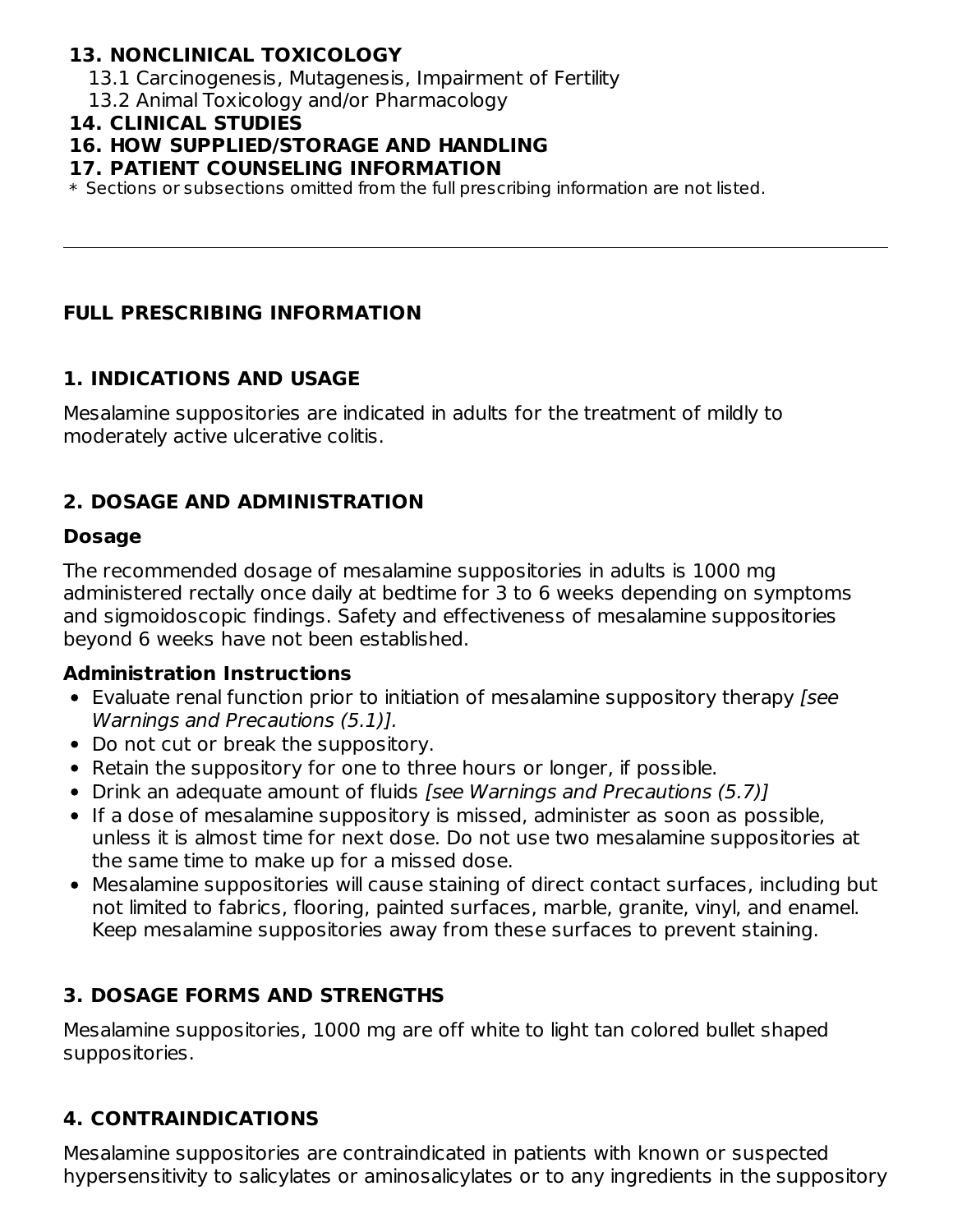vehicle [see Warnings and Precautions (5.3), Adverse Reactions (6.2), and Description (11)].

# **5. WARNINGS AND PRECAUTIONS**

## **5.1 Renal Impairment**

Renal impairment, including minimal change disease, acute and chronic interstitial nephritis, and renal failure, has been reported in patients given products such as mesalamine suppositories that contain mesalamine or are converted to mesalamine. In animal studies, the kidney was the principal organ of mesalamine toxicity [see Adverse Reactions (6.2), Nonclinical Toxicology (13.2)].

Evaluate renal function prior to initiation of mesalamine suppository and periodically while on therapy.

Evaluate the risks and benefits of using mesalamine suppositories in patients with known renal impairment or a history of renal disease or taking concomitant nephrotoxic drugs [see Drug Interactions (7.1), Use in Specific Populations (8.6)].

### **5.2 Mesalamine-Induced Acute Intolerance Syndrome**

Mesalamine has been associated with an acute intolerance syndrome that may be difficult to distinguish from an exacerbation of ulcerative colitis. Although the exact frequency of occurrence has not been determined, it has occurred in 3% of patients in controlled clinical trials of mesalamine or sulfasalazine. Symptoms include cramping, acute abdominal pain and bloody diarrhea, and sometimes fever, headache, malaise, pruritis, conjunctivitis, and rash. Monitor patients for worsening of these symptoms while on treatment. If acute intolerance syndrome is suspected, promptly discontinue treatment with mesalamine suppositories.

## **5.3 Hypersensitivity Reactions**

Hypersensitivity reactions have been reported in patients taking sulfasalazine. Some patients may have a similar reaction to mesalamine suppository or to other compounds that contain or are converted to mesalamine.

As with sulfasalazine, mesalamine-induced hypersensitivity reactions may present as internal organ involvement, including myocarditis, pericarditis, nephritis, hepatitis, pneumonitis and hematologic abnormalities. Evaluate patients immediately if signs or symptoms of a hypersensitivity reaction are present. Discontinue mesalamine suppository if an alternative etiology for the signs and symptoms cannot be established.

## **5.4 Hepatic Failure**

There have been reports of hepatic failure in patients with pre-existing liver disease who have been administered other products containing mesalamine. Evaluate the risks and benefits of using mesalamine suppositories in patients with known liver impairment.

## **5.5 Severe Cutaneous Adverse Reactions**

Severe cutaneous adverse reactions, including Stevens-Johnson syndrome (SJS) and toxic epidermal necrolysis (TEN), drug reaction with eosinophilia and systemic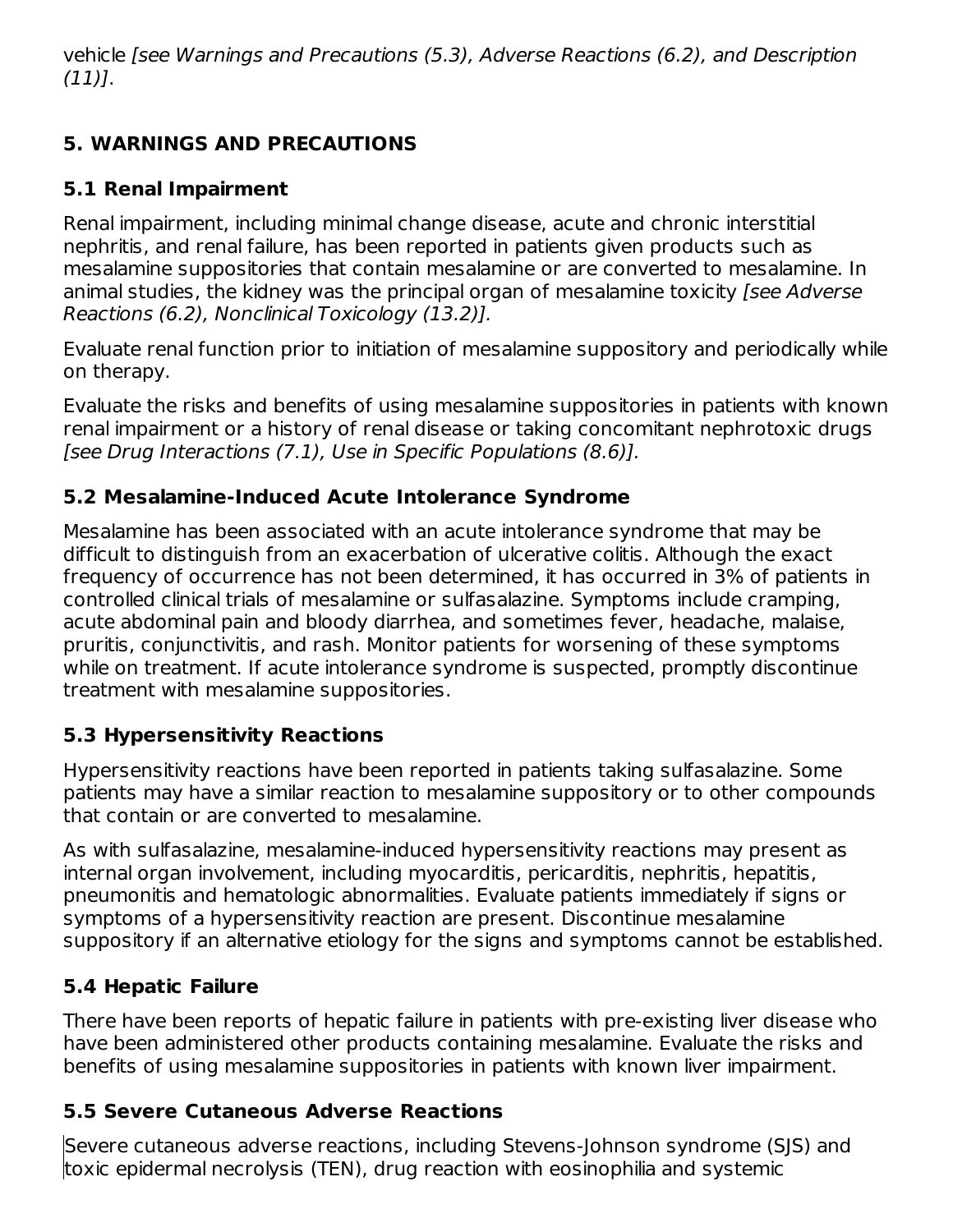symptoms (DRESS), and acute generalized exanthematous pustulosis (AGEP) have been reported in association with the use of mesalamine *[see Adverse Reactions (6.2)].* Discontinue mesalamine suppositories at the first signs or symptoms of severe cutaneous adverse reactions or other signs of hypersensitivity and consider further evaluation.

## **5.6 Photosensitivity**

In patients treated with mesalamine or sulfasalazine who have pre-existing skin conditions such as atopic dermatitis and atopic eczema have reported more severe photosensitivity reactions. Advise patients to avoid sun exposure, wear protective clothing, and use a broad-spectrum sunscreen when outdoors.

# **5.7 Nephrolithiasis**

Cases of nephrolithiasis have been reported with the use of mesalamine, including stones of 100% mesalamine content. Mesalamine-containing stones are radiotransparent and undetectable by standard radiography or computed tomography (CT). Ensure adequate hydration during treatment with mesalamine suppositories.

# **5.8 Interaction with Laboratory Test for Urinary Normetanephrine**

Use of mesalamine may lead to spuriously elevated test results when measuring urinary normetanephrine by liquid chromatography with electrochemical detection, because of the similarity in the chromatograms of normetanephrine and mesalamine's main metabolite, N-acetylaminosalicylic acid. Consider an alternative, selective assay for normetanephrine.

# **6. ADVERSE REACTIONS**

The following serious or clinically significant adverse reactions are described elsewhere in labeling:

- Renal Impairment [see Warnings and Precautions (5.1)]
- Mesalamine-Induced Acute Intolerance Syndrome [see Warnings and Precautions  $(5.2)$ ]
- Hypersensitivity Reactions [see Warnings and Precautions (5.3)]
- Hepatic Failure [see Warnings and Precautions (5.4)]
- Severe Cutaneous Adverse Reactions [see Warnings and Precautions (5.5)]
- Photosensitivity [see Warnings and Precautions (5.6)]
- Nephrolithiasis [see Warnings and Precautions (5.7)]

# **6.1 Clinical Trials Experience**

Because clinical trials are conducted under widely varying conditions, adverse reaction rates observed in the clinical trials of a drug cannot be directly compared to rates in the clinical trials of another drug and may not reflect the rates observed in practice.

The most common adverse reactions in adult patients with mildly to moderately active ulcerative proctitis in double-blind, placebo-controlled trials are summarized in the Table 1 below.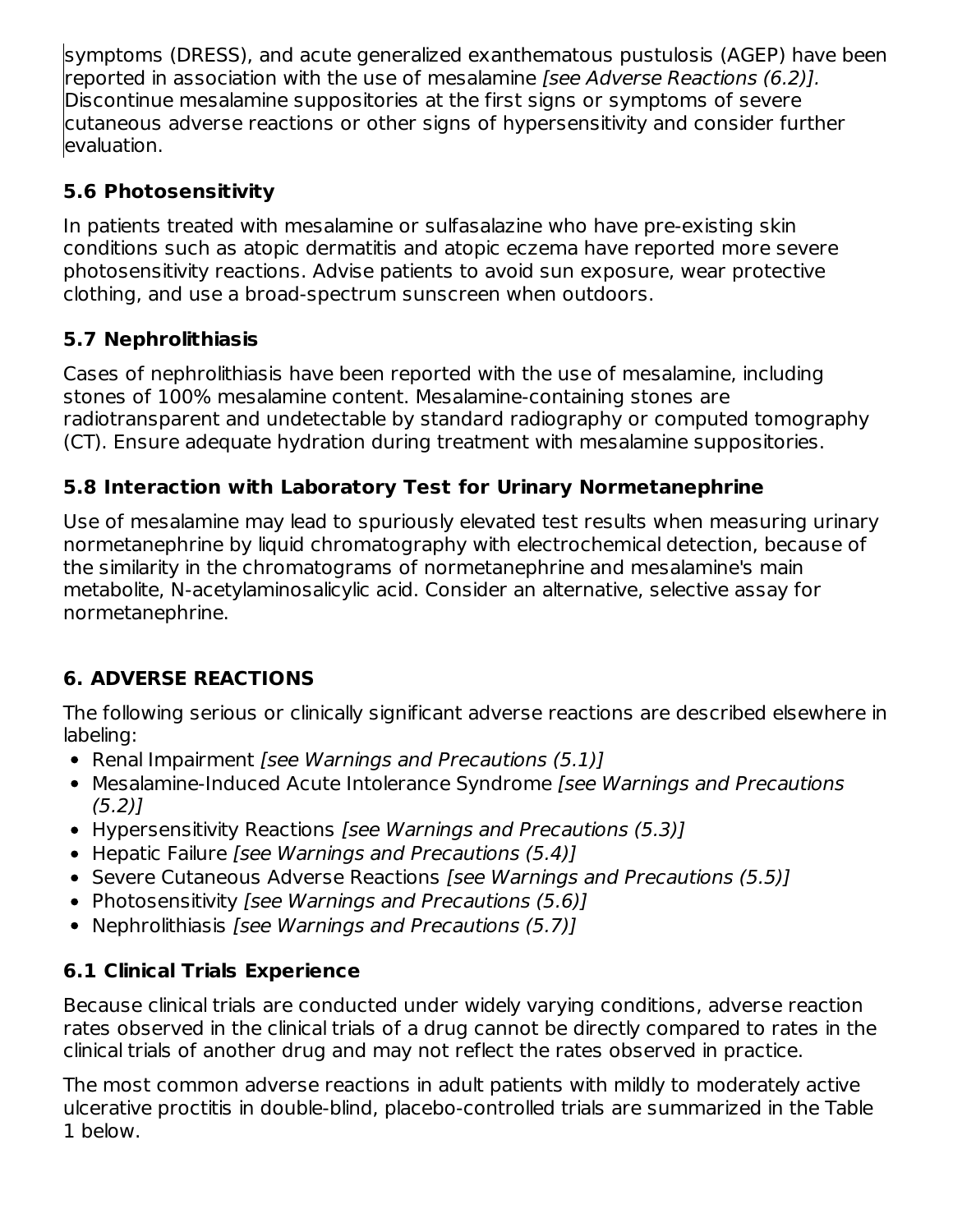| Symptom            |   | <b>Mesalamine</b><br>$(n = 177)$ | <b>Placebo</b><br>$(n = 84)$ |     |  |
|--------------------|---|----------------------------------|------------------------------|-----|--|
|                    | N | %                                | N                            | %   |  |
| <b>Dizziness</b>   |   |                                  |                              | 2.4 |  |
| <b>Rectal Pain</b> |   | 1.8                              |                              |     |  |
| Fever              |   | 1.2                              |                              |     |  |
| Rash               |   | 1.2                              |                              |     |  |
| Acne               |   | 1.2                              |                              |     |  |
| <b>Colitis</b>     |   |                                  |                              |     |  |

#### **Table 1 Adverse Reactions Occurring in More Than 1% of Mesalamine Suppository Treated Patients (Comparison to Placebo)**

In a multicenter, open-label, randomized, parallel group study in 99 patients comparing the mesalamine 1000 mg suppository administered nightly to that of the mesalamine 500 mg suppository twice daily. The most common adverse reactions in both groups were headache (14%), flatulence (5%), abdominal pain (5%), diarrhea (3%), and nausea (3%). Three (3) patients discontinued medication because of an adverse reaction; one of these adverse reactions (headache) was deemed possibly related to study medication. The recommended dosage of mesalamine suppository is 1000 mg administered rectally once daily at bedtime [see Dosage and Administration (2)].

## **6.2 Postmarketing Experience**

The following adverse reactions have been identified during post-approval use of mesalamine suppositories or other mesalamine-containing products. Because these reactions are reported voluntarily from a population of uncertain size, it is not always possible to reliably estimate their frequency or establish a causal relationship to drug exposure.

- Body as a Whole: drug fever, fatigue, lupus-like syndrome, medication residue
- Cardiac Disorders: myocarditis, pericarditis, pericardial effusion [see Warnings and Precautions (5.3)]
- Endocrine: Nephrogenic diabetes insipidus
- Eye disorders: eye swelling
- Gastrointestinal Disorders: abdominal cramps, abdominal distension, anal pruritus, anorectal discomfort, constipation, feces discolored, flatulence, frequent bowel movements, gastrointestinal bleeding, mucus stools, nausea, painful defecation, pancreatitis, proctalgia, rectal discharge, rectal tenesmus, stomach discomfort, vomiting
- Hepatic Disorders: cholestatic jaundice, hepatitis, jaundice, Kawasaki-like syndrome including changes in liver enzymes, liver necrosis, liver failure
- Hematologic Disorders: agranulocytosis, aplastic anemia, thrombocytopenia
- Neurological/Psychiatric Disorders: Guillain-Barre syndrome, peripheral neuropathy, transverse myelitis, intracranial hypertension
- Renal Disorders: interstitial nephritis, renal failure, minimal change disease, nephrolithiasis [see Warnings and Precautions (5.1, 5.7)]
- Respiratory, Thoracic and Mediastinal Disorders: hypersensitivity pneumonitis (including allergic alveolitis, eosinophilic pneumonitis, interstitial pneumonitis), pleuritis/pleurisy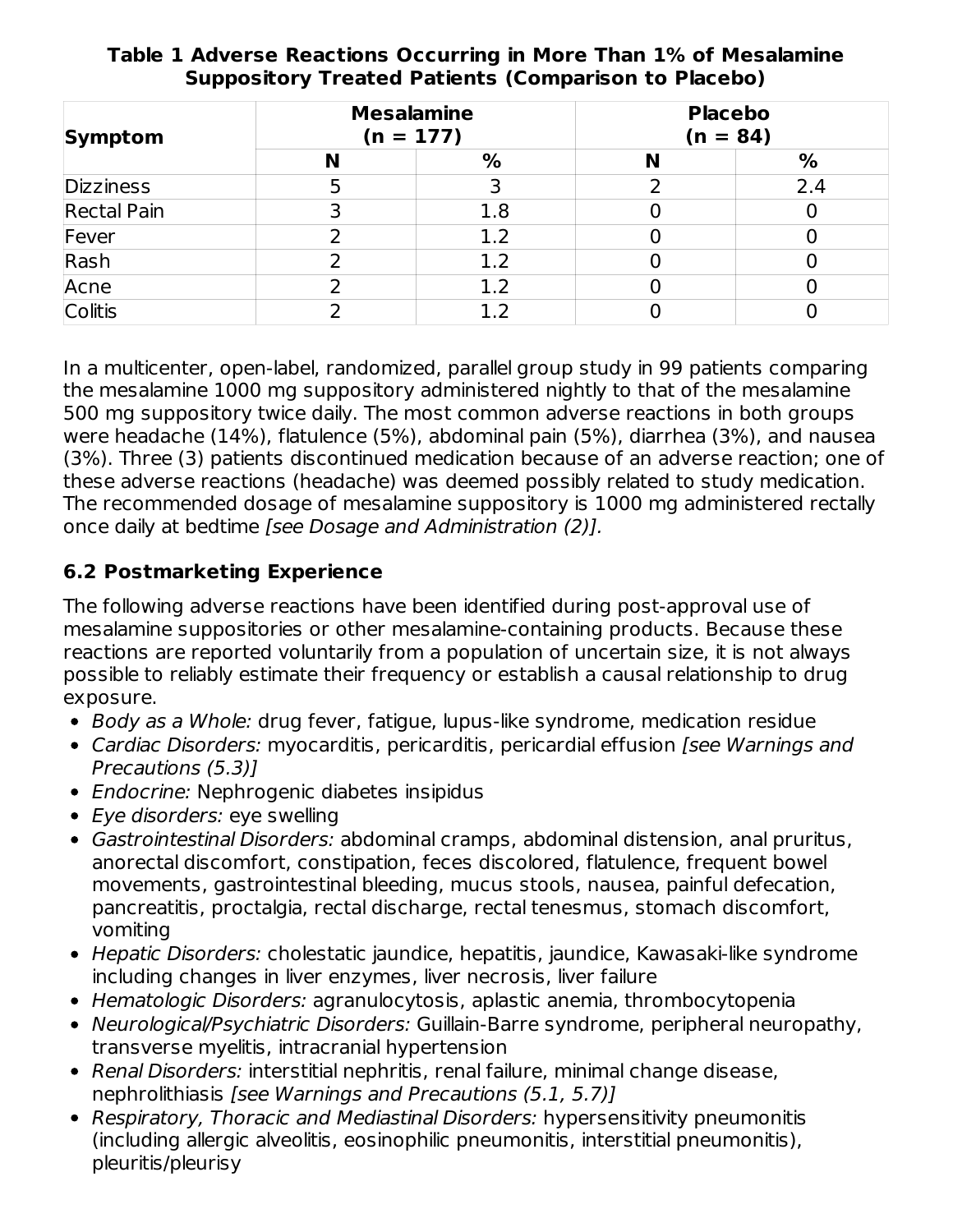- Skin and Subcutaneous Tissue Disorder: alopecia, erythema, erythema nodosum, pruritus, psoriasis, pyoderma gangrenosum, urticaria, SJS/TEN, DRESS and AGEP [see Warnings and Precautions (5.5)]
- Urogenital: reversible oligospermia

## **7. DRUG INTERACTIONS**

## **7.1 Nephrotoxic Agents, Including Non-Steroidal Anti-Inflammatory Drugs**

The concurrent use of mesalamine with known nephrotoxic agents, including nonsteroidal anti-inflammatory drugs (NSAIDs) may increase the risk of nephrotoxicity. Monitor patients taking nephrotoxic drugs for changes in renal function and mesalamine-related adverse reactions [see Warnings and Precautions (5.1)].

# **7.2 Azathioprine or 6-Mercaptopurine**

The concurrent use of mesalamine with azathioprine or 6-mercaptopurine and/or other drugs known to cause myelotoxicity may increase the risk for blood disorders, bone marrow failure, and associated complications. If concomitant use of mesalamine suppositories and azathioprine or 6-mercaptopurine cannot be avoided, monitor blood tests, including complete blood cell counts and platelet counts.

## **7.3 Interference With Urinary Normetanephrine Measurements**

Use of mesalamine may lead to spuriously elevated test results when measuring urinary normetanephrine by liquid chromatography with electrochemical detection, because of the similarity in the chromatograms of normetanephrine and mesalamine's main metabolite, N-acetylaminosalicylic acid. Consider an alternative, selective assay for normetanephrine [see Warnings and Precautions (5.8)].

# **8. USE IN SPECIFIC POPULATIONS**

## **8.1 Pregnancy**

## **Risk Summary**

Limited published data on mesalamine use in pregnant women are insufficient to inform a drug-associated risk. No evidence of teratogenicity was observed in rats or rabbits when treated during gestation with orally administered mesalamine at doses greater than the recommended human intra-rectal dose (see Data).

The estimated background risk of major birth defects and miscarriage for the indicated populations is unknown. Adverse outcomes in pregnancy occur regardless of the health of the mother or the use of medications. In the U.S. general population, the estimated background risk of major birth defects and miscarriage in clinically recognized pregnancies is 2 to 4% and 15 to 20%, respectively.

## **Data**

### Animal Data

Reproduction studies have been performed in rats at oral doses up to 320 mg/kg/day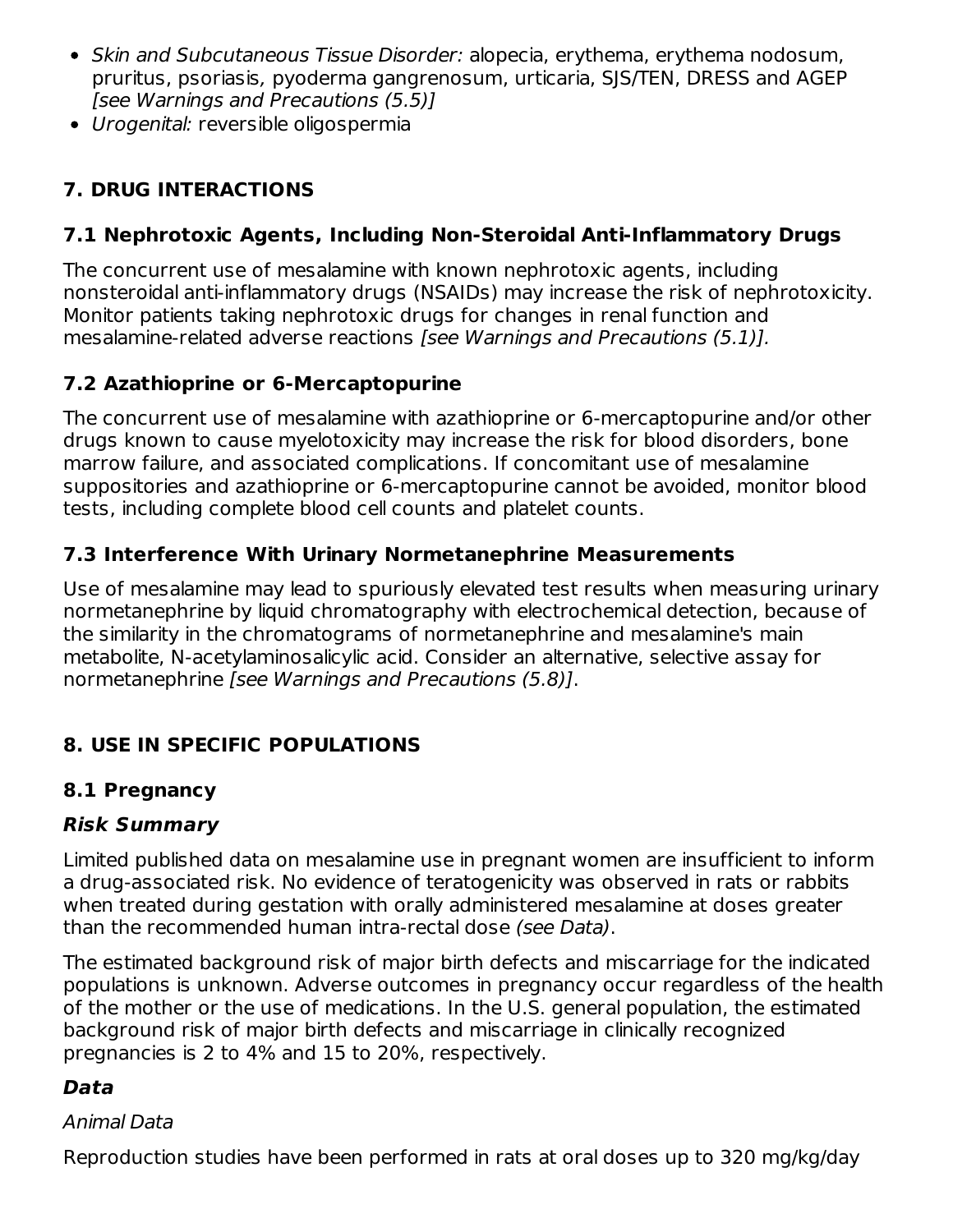(about 1.7 times the recommended human intra-rectal dose of mesalamine suppositories, based on body surface area) and in rabbits at oral doses up to 495 mg/kg/day (about 5.4 times the recommended human intra-rectal dose of mesalamine suppositories, based on body surface area) following administration during the period of organogenesis, and have revealed no evidence of impaired fertility or harm to the fetus due to mesalamine.

## **8.2 Lactation**

## **Risk Summary**

Mesalamine and its N-acetyl metabolite are present in human milk in undetectable to small amounts (see Data). There are limited reports of diarrhea in breastfed infants. There is no information on the effects of the drug on milk production. The lack of clinical data during lactation precludes a clear determination of the risk of mesalamine suppositories to an infant during lactation; therefore, the developmental and health benefits of breastfeeding should be considered along with the mother's clinical need for mesalamine suppositories and any potential adverse effects on the breastfed child from mesalamine suppositories or from the underlying maternal conditions.

## **Clinical Considerations**

Monitor breastfed infants for diarrhea.

# **Data**

In published lactation studies, maternal mesalamine doses from various oral and rectal formulations and products ranged from 500 mg to 3 g daily. The concentration of mesalamine in milk ranged from non-detectable to 0.11 mg/L. The concentration of the N-acetyl-5aminosalicylic acid metabolite ranged from 5 to 18.1 mg/L. Based on these concentrations, estimated infant daily dosages for an exclusively breastfed infant are 0 to 0.017 mg/kg/day of mesalamine and 0.75 to 2.72 mg/kg/day of N-acetyl-5 aminosalicylic acid.

## **8.4 Pediatric Use**

The safety and effectiveness of mesalamine suppositories in pediatric patients for the treatment of mildly to moderately active ulcerative proctitis have not been established. Mesalamine suppositories were evaluated for the treatment of ulcerative proctitis in a 6 week, open-label, single-arm study in 49 patients 5 to 17 years of age, which only included 14 patients with histologically-confirmed cases of ulcerative proctitis. However, efficacy was not demonstrated. Adverse reactions seen in pediatric patients in this trial (abdominal pain, headache, pyrexia, pharyngolaryngeal pain, diarrhea and vomiting) were similar to those seen in adult patients.

# **8.5 Geriatric Use**

Clinical trials of mesalamine suppositories did not include sufficient numbers of patients aged 65 years and over to determine whether they respond differently from younger patients. Reports from uncontrolled clinical studies and postmarketing reporting systems suggested a higher incidence of blood dyscrasias (i.e., agranulocytosis, neutropenia and pancytopenia) in patients receiving mesalamine-containing products such as mesalamine who were 65 years or older compared to younger patients. Monitor complete blood cell counts and platelet counts in elderly patients during treatment with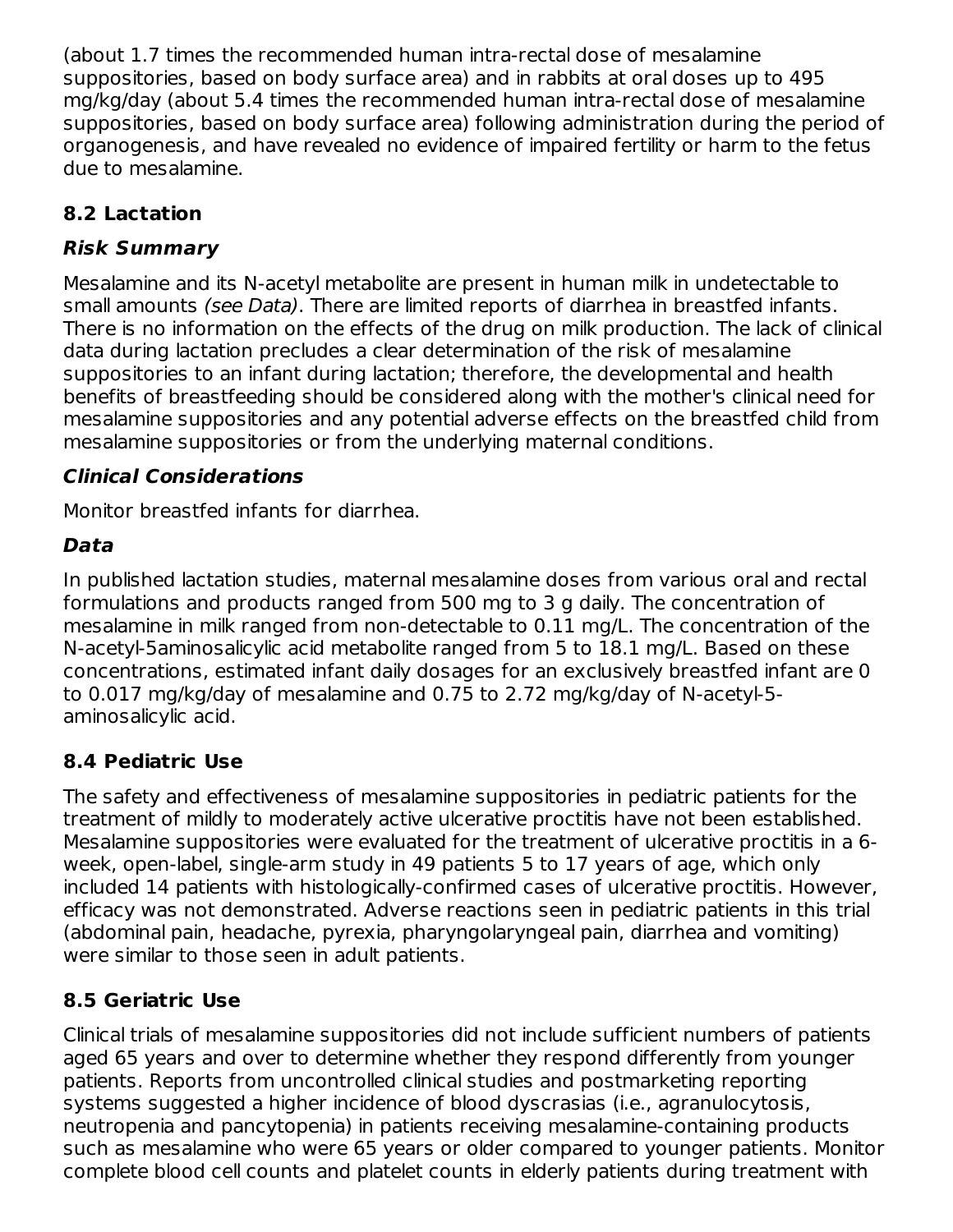mesalamine suppositories. In general, consider the greater frequency of decreased hepatic, renal, or cardiac function, and of concurrent disease or other drug therapy in elderly patients when prescribing mesalamine suppositories [see Use in Specific Populations (8.6)].

### **8.6 Renal Impairment**

Mesalamine is known to be substantially excreted by the kidney, and the risk of adverse reactions may be greater in patients with impaired renal function. Evaluate renal function in all patients prior to initiation and periodically while on mesalamine suppository therapy. Monitor patients with known renal impairment or history of renal disease or taking nephrotoxic drugs for decreased renal function and mesalamine-related adverse reactions [see Warnings and Precautions (5.1), Drug Interactions (7.1) and Adverse Reactions (6.2)].

## **10. OVERDOSAGE**

Mesalamine absorption from the colon is limited; however, mesalamine is an aminosalicylate, and symptoms of salicylate toxicity include nausea, vomiting and abdominal pain, tachypnea, hyperpnea, tinnitus, and neurologic symptoms (headache, dizziness, confusion, seizures). Severe salicylate intoxication may lead to electrolyte and blood pH imbalance and potentially to other organ (e.g., renal and liver) involvement. There is no specific antidote for mesalamine overdose. Correct fluid and electrolyte imbalance by the administration of appropriate intravenous therapy and maintain adequate renal function.

## **11. DESCRIPTION**

The active ingredient in mesalamine suppositories, 1000 mg is mesalamine, also known as mesalazine or 5-aminosalicylic acid (5-ASA). Chemically, mesalamine is 5-amino-2 hydroxybenzoic acid, and is classified as an anti-inflammatory drug. Each mesalamine suppository contains 1000 mg of mesalamine, USP (micronized) in a base of hard fat.

Mesalamine, USP (micronized) are light tan to pink colored, needle-shaped crystals. Color may darken on exposure to air. It is odorless or may have a slight characteristic odor. It is slightly soluble in water; very slightly soluble in methanol, in dehydrated alcohol, and in acetone; practically insoluble in n-butyl alcohol, in chloroform, in ether, in ethyl acetate, in n-hexane, in methylene chloride, and in n-propyl alcohol; soluble in dilute hydrochloric acid and in dilute alkali hydroxides.

The molecular formula is  $\mathsf{C}_7\mathsf{H}_7\mathsf{NO}_3$ , representing a molecular weight of 153.14. The structural formula is: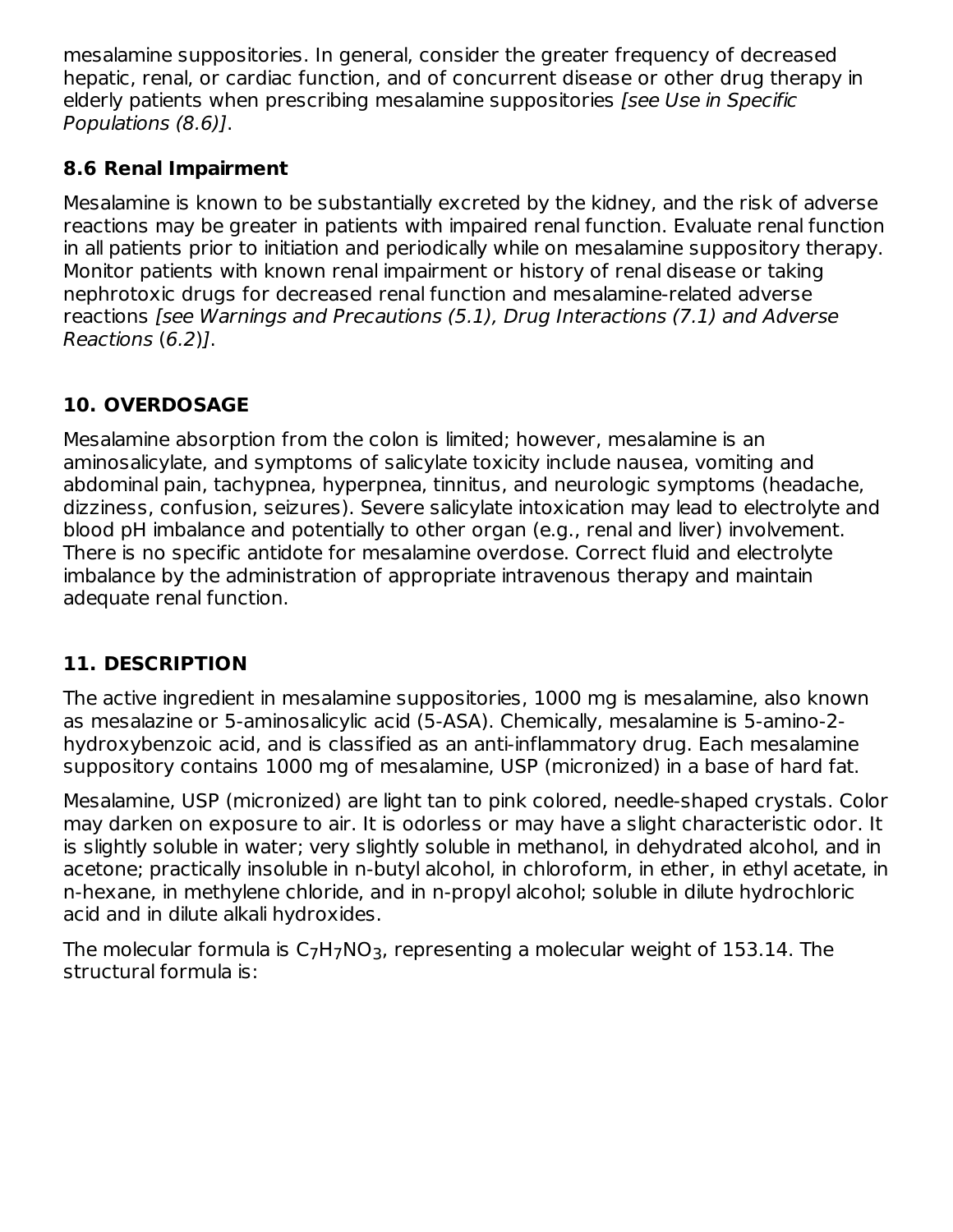

## **12. CLINICAL PHARMACOLOGY**

### **12.1 Mechanism of Action**

The mechanism of action of mesalamine is not fully understood, but appears to be a topical anti-inflammatory effect on colonic epithelial cells. Mucosal production of arachidonic acid metabolites, both through the cyclooxygenase pathways, i.e., prostanoids, and through the lipoxygenase pathways, i.e., leukotrienes and hydroxyeicosatetraenoic acids, is increased in patients with ulcerative colitis, and it is possible that mesalamine diminishes inflammation by blocking cyclooxygenase and inhibiting prostaglandin production in the colon.

### **12.3 Pharmacokinetics**

### **Absorption**

Mesalamine (5-ASA) administered as a rectal suppository is variably absorbed. In patients with ulcerative colitis treated with mesalamine 500 mg rectal suppositories, administered once every eight hours for six days, the mean mesalamine peak plasma concentration (C $_{\sf max}$ ) was 353 ng/mL (CV=55%) following the initial dose and 361 ng/mL (CV=67%) at steady state. The mean minimum steady state plasma concentration (C $_{\sf min}$ ) was 89 ng/mL (CV=89%). Absorbed mesalamine does not accumulate in the plasma.

### **Distribution**

Mesalamine administered as a rectal suppository distributes in rectal tissue to some extent.

#### **Elimination**

In patients with ulcerative proctitis treated with mesalamine 500 mg as a rectal suppository every 8 hours for 6 days, the mean elimination half-life was 5 hours (CV=73%) for 5-ASA and 5 hours (CV=63%) for N-acetyl-5-ASA, the active metabolite, following the initial dose. At steady state, the mean elimination half-life was 7 hours for both 5-ASA and N-acetyl-5-ASA (CV=102% for 5-ASA and 82% for N-acetyl-5-ASA).

#### Metabolism

The absorbed mesalamine is extensively metabolized, mainly to N-acetyl-5-ASA in the liver and in the gut mucosal wall. In patients with ulcerative colitis treated with one mesalamine 500 mg rectal suppository every eight hours for six days, the peak concentration (C<sub>max</sub>) of N-acetyl-5-ASA ranged from 467 ng/mL to 1399 ng/mL following the initial dose and from 193 ng/mL to 1304 ng/mL at steady state.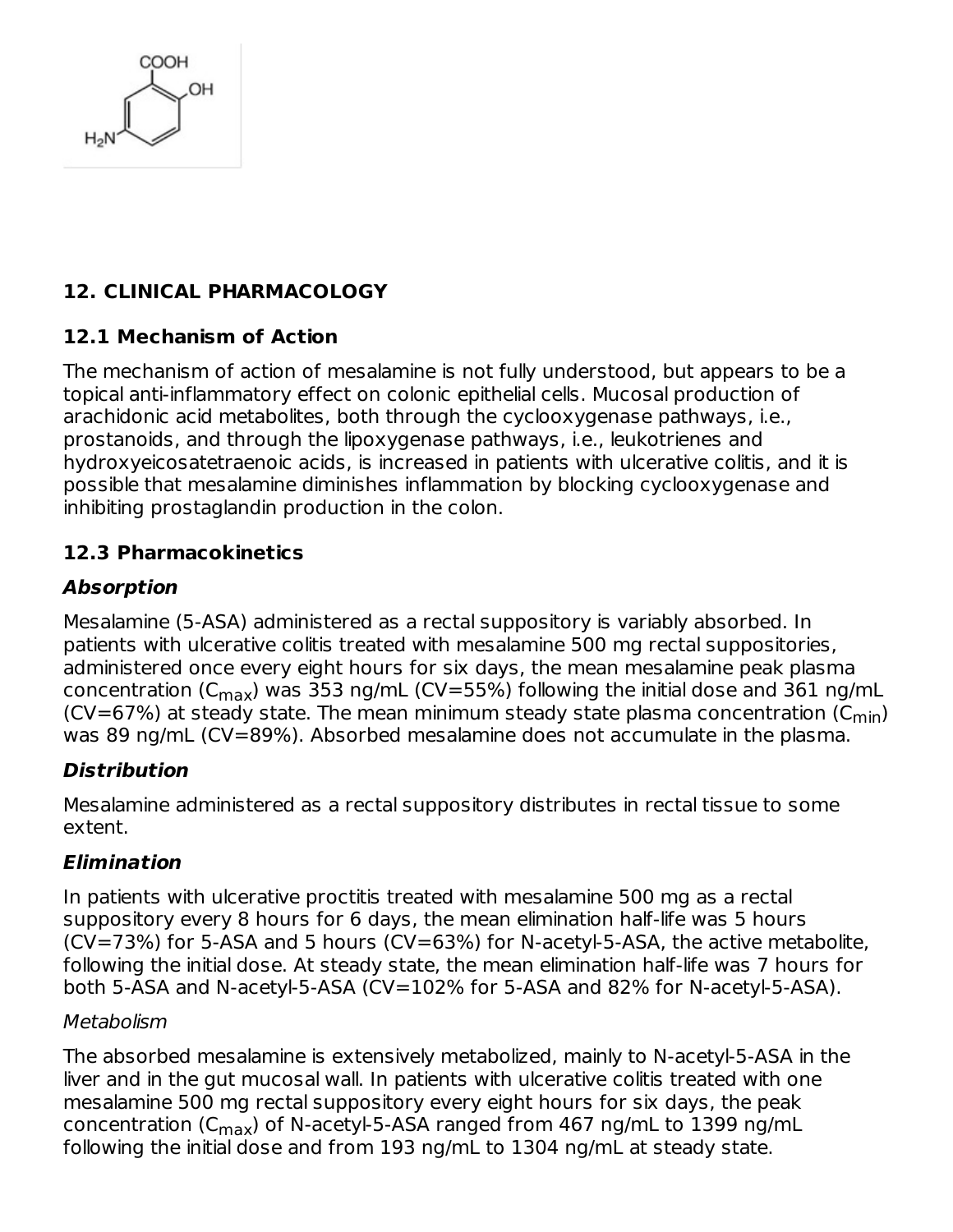#### Excretion

Mesalamine is eliminated from plasma mainly by urinary excretion, predominantly as Nacetyl-5-ASA. In patients with ulcerative proctitis treated with mesalamine 500 mg as a rectal suppository every 8 hours for 6 days, 12% or less of the dose was eliminated in urine as unchanged 5-ASA and 8% to 77% was eliminated as N-acetyl-5-ASA following the initial dose. At steady state, 11% or less of the dose was eliminated in the urine as unchanged 5-ASA and 3% to 35% was eliminated as N-acetyl-5-ASA.

## **13. NONCLINICAL TOXICOLOGY**

### **13.1 Carcinogenesis, Mutagenesis, Impairment of Fertility**

Mesalamine caused no increase in the incidence of neoplastic lesions over controls in a two-year study of Wistar rats fed up to 320 mg/kg/day of mesalamine admixed with diet (about 1.7 times the recommended human intra-rectal dose of mesalamine suppositories, based on body surface area).

Mesalamine was not mutagenic in the Ames test, the mouse lymphoma cell  $(TK^{+/})$ forward mutation test, or the mouse micronucleus test.

No effects on fertility or reproductive performance of the male and female rats were observed at oral mesalamine doses up to 320 mg/kg/day (about 1.7 times the recommended human intra-rectal dose of mesalamine suppositories, based on body surface area).

### **13.2 Animal Toxicology and/or Pharmacology**

Toxicology studies of mesalamine were conducted in rats, mice, rabbits and dogs, and the kidney was the main target organ of toxicity. In rats, adverse renal effects were observed at a single oral dose of 600 mg/kg (about 3.2 times the recommended human intra-rectal dose of mesalamine suppositories, based on body surface area) and at intravenous doses of >214 mg/kg (about 1.2 times the recommended human intrarectal dose of mesalamine suppositories, based on body surface area). In a 13-week oral gavage toxicity study in rats, papillary necrosis and/or multifocal tubular injury were observed in males receiving 160 mg/kg (about 0.86 times the recommended human intra-rectal dose of mesalamine suppositories, based on body surface area) and in both males and females at 640 mg/kg (about 3.5 times the recommended human intra-rectal dose of mesalamine suppositories, based on body surface area). In a combined 52-week toxicity and 127-week carcinogenicity study in rats, degeneration of the kidneys and hyalinization of basement membranes and Bowman's capsule were observed at oral doses of 100 mg/kg/day (about 0.54 times the recommended human intra-rectal dose of mesalamine suppositories, based on body surface area) and above. In a 14-day rectal toxicity study of mesalamine suppositories in rabbits, intra-rectal doses up to 800 mg/kg (about 8.6 times the recommended human intra-rectal dose of mesalamine suppositories, based on body surface area) was not associated with any adverse effects. In a six-month oral toxicity study in dogs, doses of 80 mg/kg (about 1.4 times the recommended human intra-rectal dose of mesalamine suppositories, based on body surface area) and higher caused renal pathology similar to that described for the rat. In a rectal toxicity study of mesalamine suppositories in dogs, a dose of 166.6 mg/kg (about 3 times the recommended human intra-rectal dose of mesalamine suppositories, based on body surface area) produced chronic nephritis and pyelitis. In the 12-month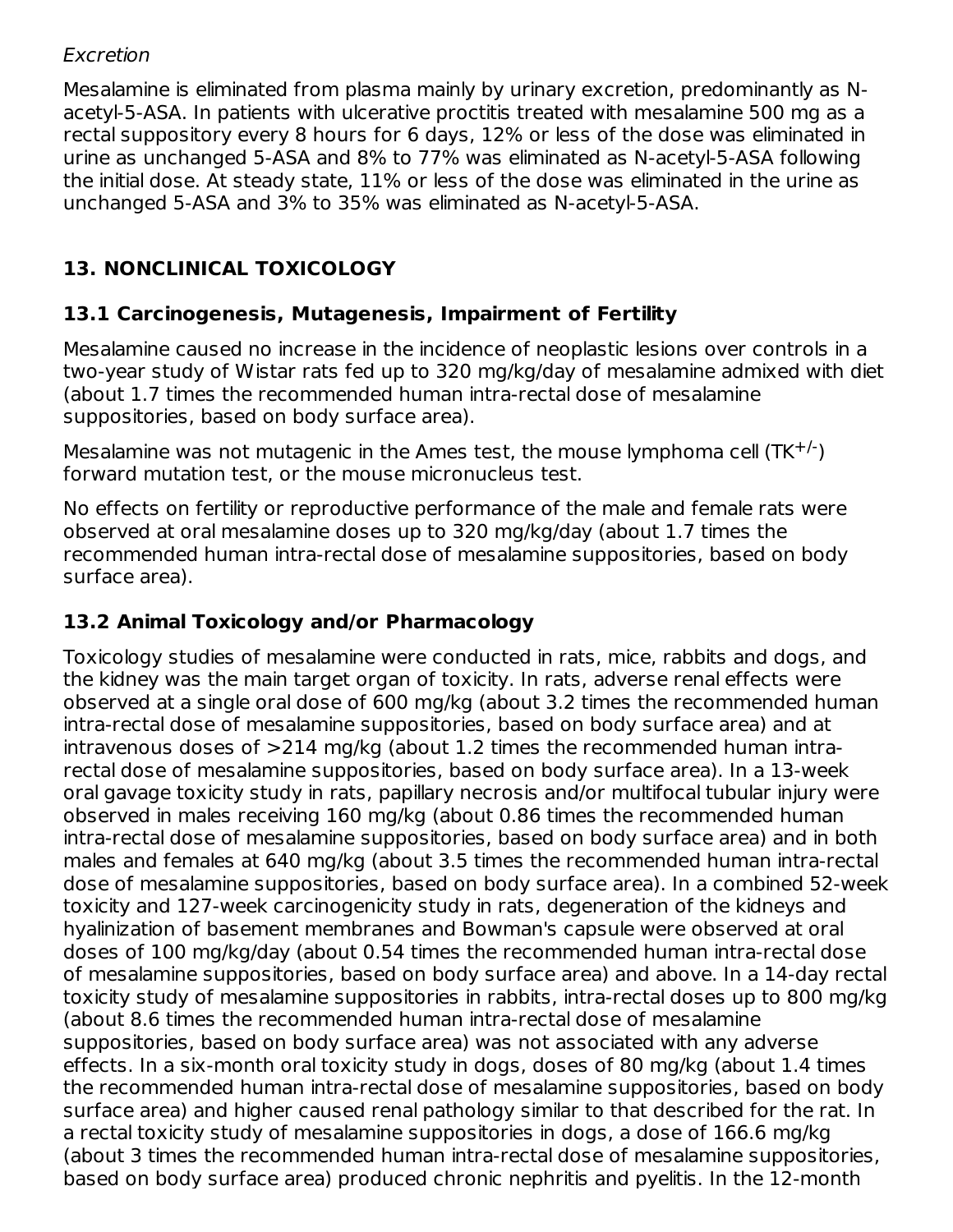based on body surface area) produced chronic nephritis and pyelitis. In the 12-month eye toxicity study in dogs, keratoconjunctivitis sicca (KCS) occurred at oral doses of 40 mg/kg (about 0.72 times the recommended human intra-rectal dose of mesalamine suppositories, based on body surface area) and above.

## **14. CLINICAL STUDIES**

Two double-blind, placebo-controlled, multicenter trials of mesalamine suppositories were conducted in North America in adult patients with mildly to moderately active ulcerative proctitis. The regimen in Study 1 was a 500 mg mesalamine suppository administered rectally three times daily and in Study 2 was a 500 mg mesalamine suppository administered rectally twice daily. In both trials, patients had an average extent of proctitis (upper disease boundary) of approximately 10 cm and approximately 80% of patients had multiple prior episodes of proctitis. A total of 173 patients were evaluated (Study 1, N=79; Study 2, N=94), of which 89 patients received mesalamine, and 84 patients received placebo. The mean age of patients was 39 years (range 17 to 73 years), 60% were female, and 97% were white.

The primary measures of efficacy were clinical disease activity index (DAI) and histologic evaluations in both trials. The DAI is a composite index reflecting rectal bleeding, stool frequency, mucosal appearance at endoscopy, and a physician's global assessment of disease. Patients were evaluated clinically and sigmoidoscopically after 3 and 6 weeks of treatment.

Compared to placebo, mesalamine suppositories were statistically (p<0.01) superior to placebo in both trials with respect to improvement in stool frequency, rectal bleeding, mucosal appearance, disease severity, and overall disease activity after 3 and 6 weeks of treatment. The effectiveness of mesalamine suppositories was statistically significant irrespective of sex, extent of proctitis, duration of current episode, or duration of disease.

An additional multicenter, open-label, randomized, parallel group study in 99 patients diagnosed with mildly to moderately ulcerative proctitis compared 1000 mg mesalamine suppositories administered rectally once daily at bedtime (N=35) to 500 mg mesalamine suppository administered rectally twice daily, in the morning and at bedtime (N=46), for 6 weeks.

The primary measures of efficacy included the clinical disease activity index (DAI) and histologic evaluations. Patients were evaluated clinically and sigmoidoscopically at 3 and 6 weeks of treatment.

The efficacy at 6 weeks was not different between the treatment groups. Both were effective in the treatment of ulcerative proctitis and resulted in a significant decrease at 6 weeks in DAI: in the mesalamine 500 mg twice daily group, the mean DAI value decreased from 6.6 to 1.6, and in the 1000 mg at bedtime group, the mean DAI value decreased from 6.2 to 1.3, which represents a decrease of greater than 75% in both groups. After 6 weeks of treatment, a DAI score of less than 3 was achieved in 78% of patients in the mesalamine 500 mg twice daily group and 86% of patients in the mesalamine suppositories 1000 mg once daily group. The recommended dosage of mesalamine suppositories is 1000 mg administered rectally once daily at bedtime [see Dosage and Administration (2)].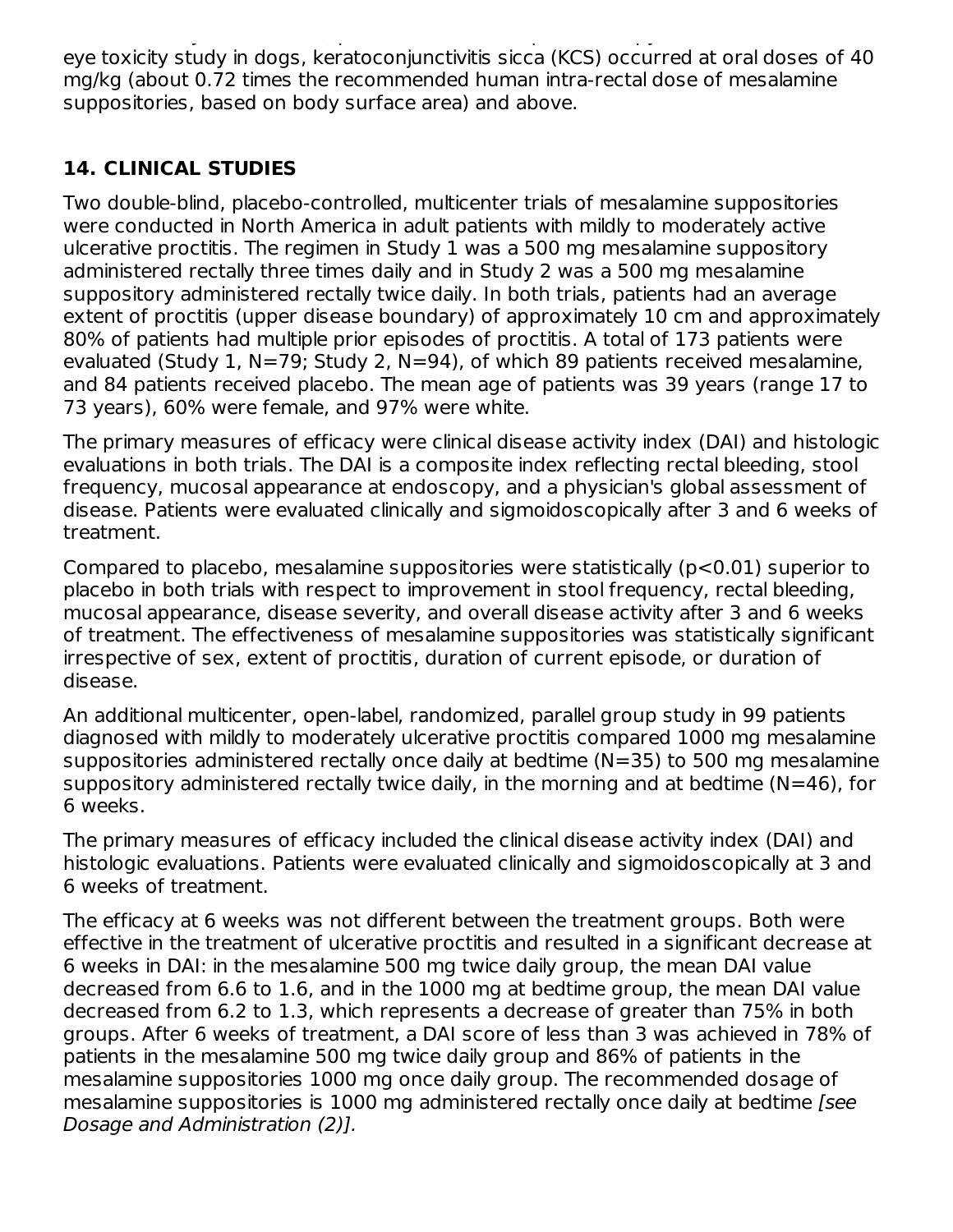### **16. HOW SUPPLIED/STORAGE AND HANDLING**

Mesalamine suppositories 1000 mg for rectal administration are off white to light tan colored bullet shaped suppositories and are supplied as:

NDC 16714-245-30 supplied in cartons of 30 rectal suppositories (5 x 6's individually plastic wrapped suppositories in an aluminum pouch)

Store below 25°C (77°F), may be refrigerated. Keep away from direct heat, light or humidity.

## **17. PATIENT COUNSELING INFORMATION**

Advise patients to read the FDA-approved patient labeling (Patient Information)

**Administration** [see Dosage and Administration (2)]

#### Advise patients

- Do not cut or break the suppository.
- Retain the suppository for one to three hours or longer, if possible.
- Drink an adequate amount of fluids.
- If a dose of mesalamine suppository is missed, administer as soon as possible, unless it is almost time for next dose. Do not use two mesalamine suppositories at the same time to make up for a missed dose.
- Mesalamine suppositories will cause staining of direct contact surfaces, including but not limited to fabrics, flooring, painted surfaces, marble, granite, vinyl, and enamel. Keep mesalamine suppositories away from these surfaces to prevent staining.

### **Renal Impairment**

• Inform patients that mesalamine suppositories may decrease their renal function, especially if they have known renal impairment or are taking nephrotoxic drugs, including NSAIDs, and periodic monitoring of renal function will be performed while they are on therapy. Advise patients to complete all blood tests ordered by their healthcare provider [see Warnings and Precautions (5.1), Drug Interactions (7.1)].

#### **Mesalamine-Induced Acute Intolerance Syndrome and Other Hypersensitivity Reactions**

• Inform patients of the signs and symptoms of hypersensitivity reactions. Instruct patients to stop taking mesalamine suppositories and report to their healthcare provider if they experience new or worsening symptoms Acute Intolerance Syndrome (cramping, abdominal pain, bloody diarrhea, fever, headache, malaise, conjunctivitis and rash) or other symptoms suggestive of mesalamine-induced hypersensitivity [see Warnings and Precautions (5.2, 5.3)].

### **Hepatic Failure**

• Inform patients with known liver disease of the signs and symptoms of worsening liver function and advise them to report to their healthcare provider if they experience such signs or symptoms [see Warnings and Precautions (5.4)].

### **Severe Cutaneous Adverse Reactions**

• Inform patients of the signs and symptoms of severe cutaneous adverse reactions. Instruct patients to stop taking mesalamine suppositories and report to their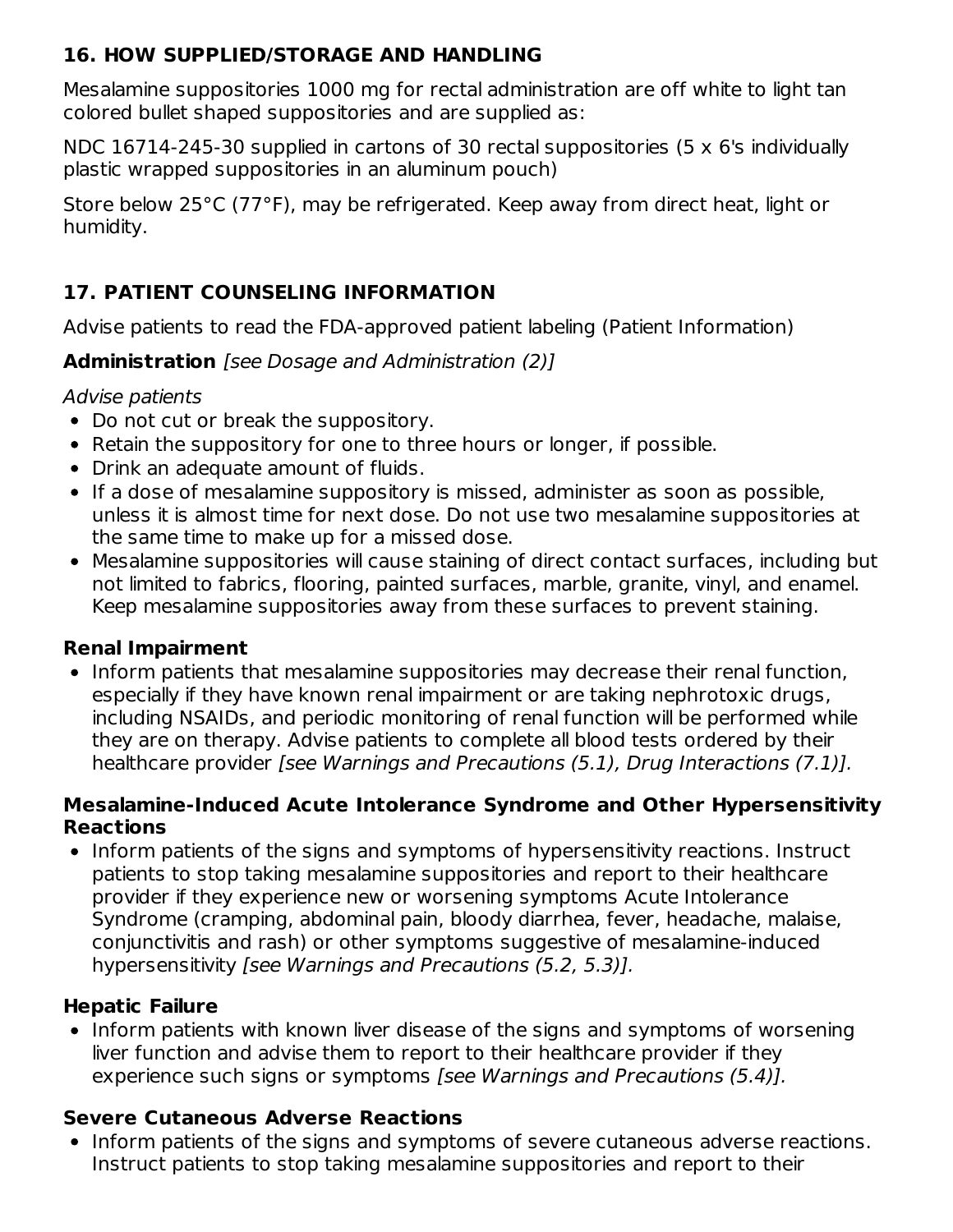healthcare provider at first appearance of a severe cutaneous adverse reaction or any other sign of hypersensitivity [see Warnings and Precautions (5.5)].

#### **Photosensitivity**

Advise patients with pre-existing skin conditions to avoid sun exposure, wear protective clothing, and use a broad-spectrum sunscreen when outdoors [see Warnings and Precautions (5.6)].

#### **Nephrolithiasis**

• Instruct patients to drink an adequate amount of fluids during treatment in order to minimize the risk of kidney stone formation and to contact their healthcare provider if they experience signs or symptoms of a kidney stone (e.g., severe side or back pain, blood in the urine)[see Warnings and Precautions (5.7)].

#### **Blood Disorders**

• Inform elderly patients and those taking azathioprine or 6-mercaptopurine of the risk for blood disorders and the need for periodic monitoring of complete blood cell counts and platelet counts while on therapy. Advise patients to complete all blood tests ordered by their healthcare provider [see Drug Interactions (7.2), Use in Specific Populations (8.5)].

### **Manufactured for:**

Northstar Rx LLC

Memphis, TN 38141.

### **Manufactured by:**

Cadila Healthcare Ltd.

Changodar, Ahmedabad, India.

Rev.: 12/21

#### **Patient Information**

#### **Mesalamine (me sal′ a meen) suppositories, for rectal use What are mesalamine suppositories?**

Mesalamine suppositories are a prescription medicine used to treat adults with active ulcerative proctitis (ulcerative rectal colitis).

#### **It is not known if mesalamine suppositories are safe and effective in children.**

#### **Do not use mesalamine suppositories if you are:**

- allergic to medicines that contain salicylates, including aspirin.
- allergic to mesalamine or any of the ingredients in mesalamine suppositories. See the end of this Patient Information leaflet for a complete list of ingredients in mesalamine suppositories.

#### Ask your doctor if you are not sure if your medicine is listed above.

#### **Before using mesalamine suppositories, tell your doctor if you have any medical conditions, including if you:**

have a history of allergic reaction to the medicine sulfasalazine (Azulfidine).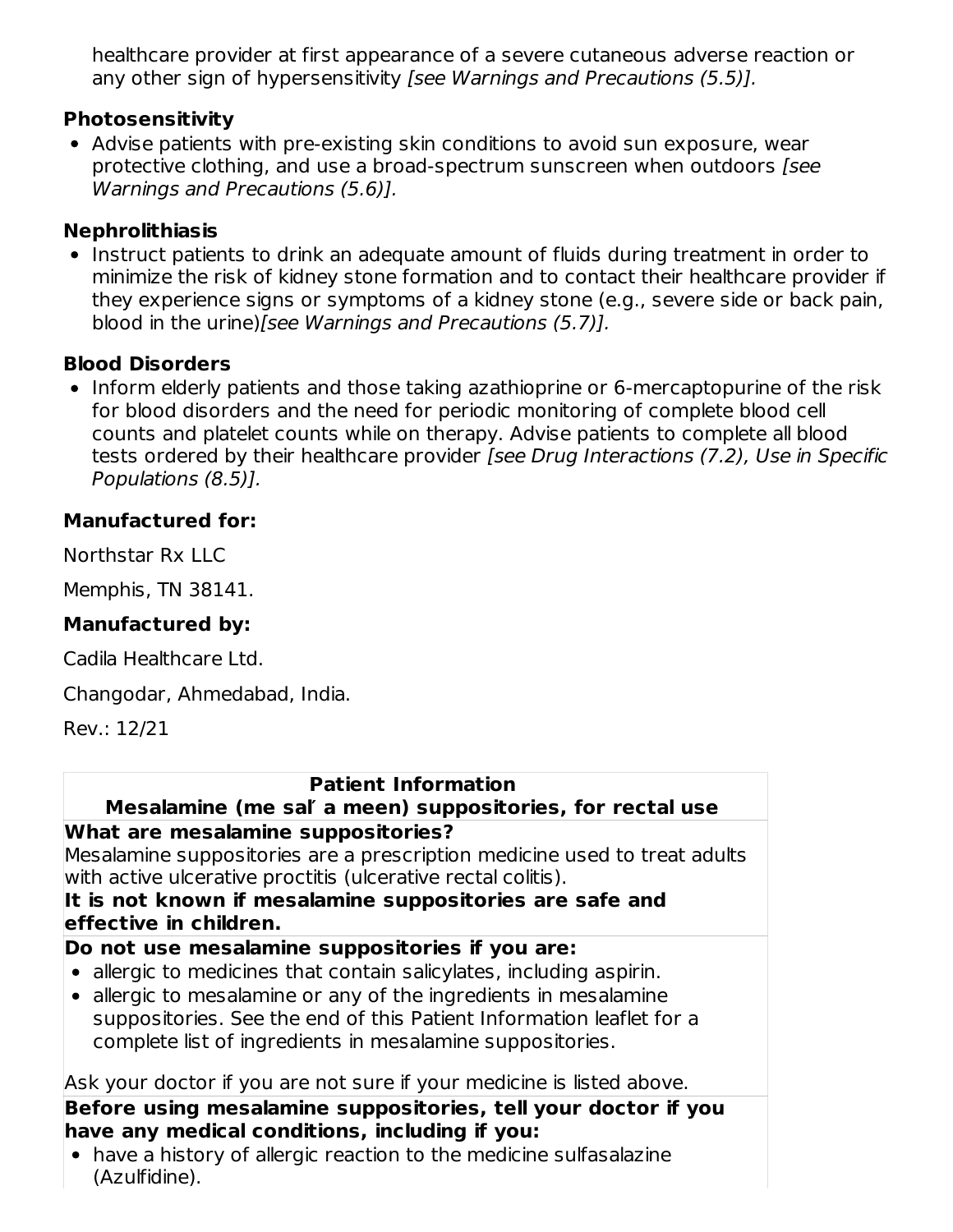- have kidney problems.
- have ever had inflammation of the sac around your heart (pericarditis).
- have liver problems.
- are pregnant or plan to become pregnant. It is not known if mesalamine suppositories can harm your unborn baby.
- are breastfeeding or plan to breastfeed. Mesalamine can pass into your breast milk. Talk to your doctor about the best way to feed your baby if you use mesalamine suppositories.

# **Tell your doctor about all the medicines you take,** including

prescription and over-the-counter medicines, vitamins and herbal supplements.

Using mesalamine suppositories with certain other medicines may affect each other. Using mesalamine suppositories with other medicines can cause serious side effects.

**Especially tell your doctor** if you take nonsteroidal anti-inflammatory drugs (NSAIDS), or medicines that contain azathioprine or 6-

mercaptopurine. Taking mesalamine suppositories with NSAIDS may cause kidney problems. Taking mesalamine suppositories with azathioprine or 6 mercaptopurine may cause blood problems. Ask your doctor if you are not sure if you are taking one of these medicines.

Your doctor may do certain tests during treatment with mesalamine suppositories.

Know the medicines you take. Keep a list of them to show your doctor and pharmacist when you get a new medicine.

## **How should I take mesalamine suppositories?**

- Use mesalamine suppositories exactly as prescribed by your doctor. Your doctor will tell you how long to continue using mesalamine suppositories.
- Mesalamine suppositories come as a suppository that you insert into your rectum.
- **Do not** cut or break the suppository.
- Use mesalamine suppositories 1 time each day at bedtime, for 3 to 6 weeks. It is not known if mesalamine suppositories are safe and effective for use for longer than 6 weeks.
- After you insert mesalamine suppositories in your rectum, try to keep (retain) the suppository in your rectum for 1 to 3 hours or longer if possible.
- It is important for you to stay well hydrated during treatment with mesalamine suppositories. Be sure to drink plenty of fluids while taking mesalamine suppositories.
- If you miss a dose of mesalamine suppositories, insert it as soon as you remember. If it is almost time for your next dose, skip the missed dose. Insert the next dose at your regular time. Do not insert 2 doses at the same time.
- Mesalamine suppositories can stain surfaces including clothing and other fabrics, flooring, painted surfaces, marble, granite, vinyl and enamel. Keep mesalamine suppositories away from these surfaces to prevent staining.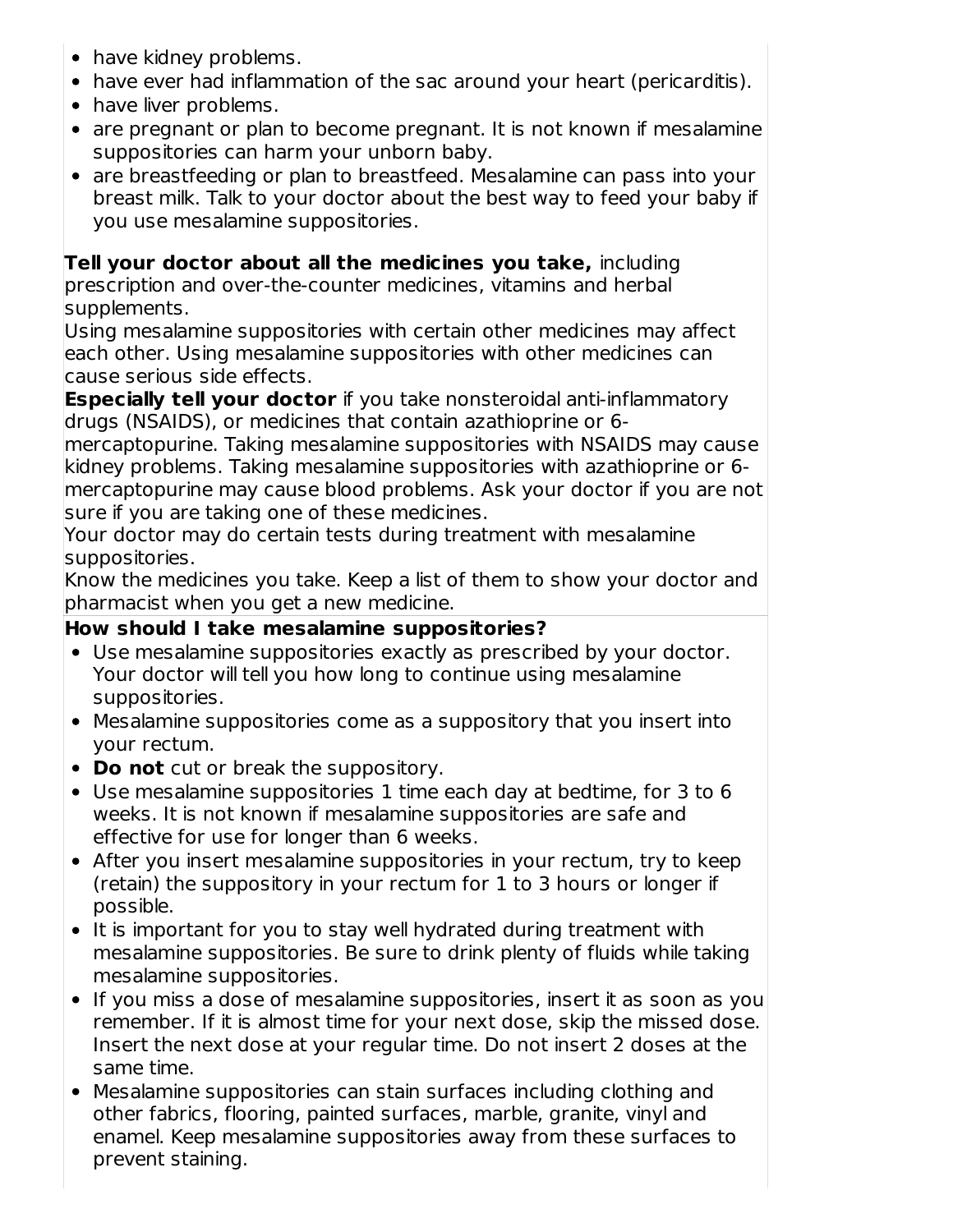- **What are the possible side effects of mesalamine suppositories? Mesalamine suppositories may cause serious side effects, including:**
- **kidney problems.** Your doctor will do certain tests before you start using mesalamine suppositories and during your treatment with mesalamine suppositories.
- **acute intolerance syndrome and other allergic reactions.** Some people who use mesalamine suppositories can have allergic type reactions, including Acute Intolerance Syndrome. Other allergic reactions can cause heart problems including an inflammation of the sac around the heart (pericarditis), blood problems, and problems with other organs in the body including the kidneys, liver and lungs. These problems usually happen in people who have had an allergic reaction to medicines containing sulfasalazine. Stop using mesalamine suppositories and tell your doctor right away if you get any of these symptoms:
- o cramps o fever
- o stomach (abdominal) pain o headache
- o bloody diarrhea o rash

o eye inflammation

- o chest pain o shortness of breath
- o decrease in the amount of urine o fatigue
- -
- **liver problems.** This can happen in people who have a history of liver problems and have taken other medicines that contain mesalamine. Tell your doctor right away if you get any of these symptoms while using mesalamine suppositories:
- o yellowing of your eyes o flu-like symptoms
	-
- 
- o itchy skin o nausea or vomiting
- o feeling very tired
- **serious skin reactions.** Some people who use mesalamine suppositories can have severe skin reactions. Stop using mesalamine suppositories and tell your doctor right away if you develop any of the following signs or symptoms of a severe skin reaction, including:
- o blisters or peeling of your skin o high fever or flu-like symptoms
- 
- 
- o mouth sores o enlarged lymph nodes
- o blisters on your lips, or around o skin rash your mouth or eyes
- **sun sensitivity.** Mesalamine suppositories can make your skin sensitive to the sun if you have skin conditions such as atopic dermatitis and atopic eczema. Try to limit your time in the sun. You should use sunscreen and wear a hat and clothes that cover your skin if you have to be in the sunlight.
- **kidney stones.** Drink plenty of fluids when using mesalamine suppositories to decrease your chance of getting kidney stones. Call your doctor right away if you get any of these symptoms: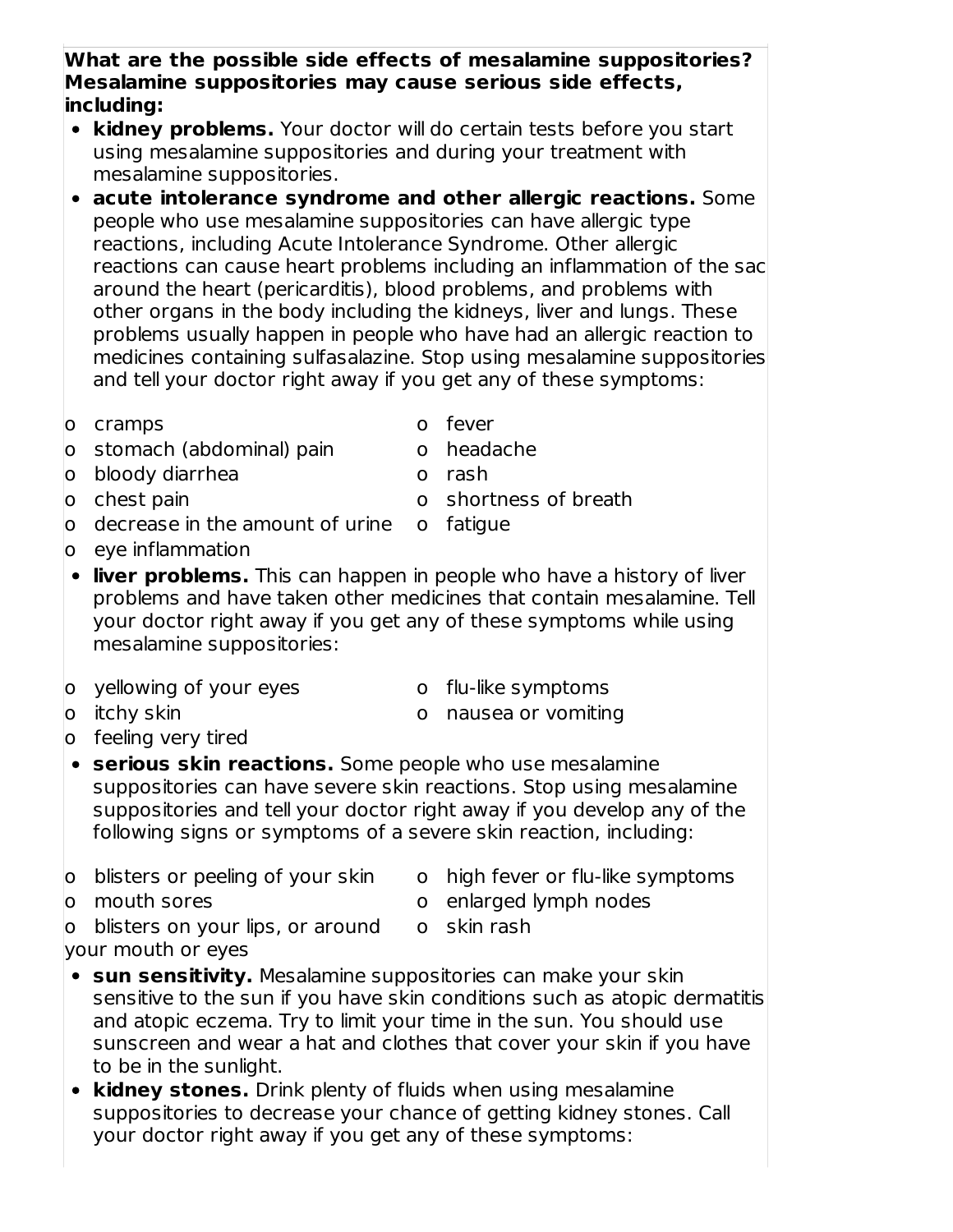- o severe pain in your side o blood in your urine
- 
- o severe pain in your back

### **The most common side effects of mesalamine suppositories include:**

- o dizziness o rectal pain
	-
- o acne o fever
- o inflammation of the large intestine o rash
- (colitis)

These are not all of the possible side effects of mesalamine suppositories.

### **Call your doctor for medical advice about side effects. You may report side effects to FDA at 1-800-FDA-1088.**

## **How should I store mesalamine suppositories?**

- Store mesalamine suppositories at room temperature between 68°F to 77°F (20°C to 25°C)
- Mesalamine suppositories may be refrigerated.
- Keep mesalamine suppositories away from direct heat, light, or humidity.

### **Keep mesalamine suppositories and all medicines out of the reach of children.**

#### **General information about the safe and effective use of mesalamine suppositories.**

Medicines are sometimes prescribed for purposes other than those listed in a Patient Information leaflet. Do not use mesalamine suppositories for a condition for which it was not prescribed. Do not give mesalamine suppositories to other people, even if they have the same symptoms that you have. It may harm them.

You can ask your pharmacist or healthcare provider for information about mesalamine suppositories that is written for health professionals.

### **Please address medical inquiries to, Northstar Rx LLC at Tel.: 1- 800-206-7821.**

**What are the ingredients in mesalamine suppositories? Active ingredients:** mesalamine, USP **Inactive ingredients:** Hard fat base

| <b>Manufactured for:</b>     |             |  |
|------------------------------|-------------|--|
| Northstar Rx LLC             |             |  |
| Memphis, TN 38141.           |             |  |
| <b>Manufactured by:</b>      |             |  |
| Cadila Healthcare Ltd.       |             |  |
| Changodar, Ahmedabad, India. |             |  |
|                              | Rev.: 12/21 |  |

This Patient Information has been approved by the U.S. Food and Drug Administration.

# **PACKAGE LABEL.PRINCIPAL DISPLAY PANEL**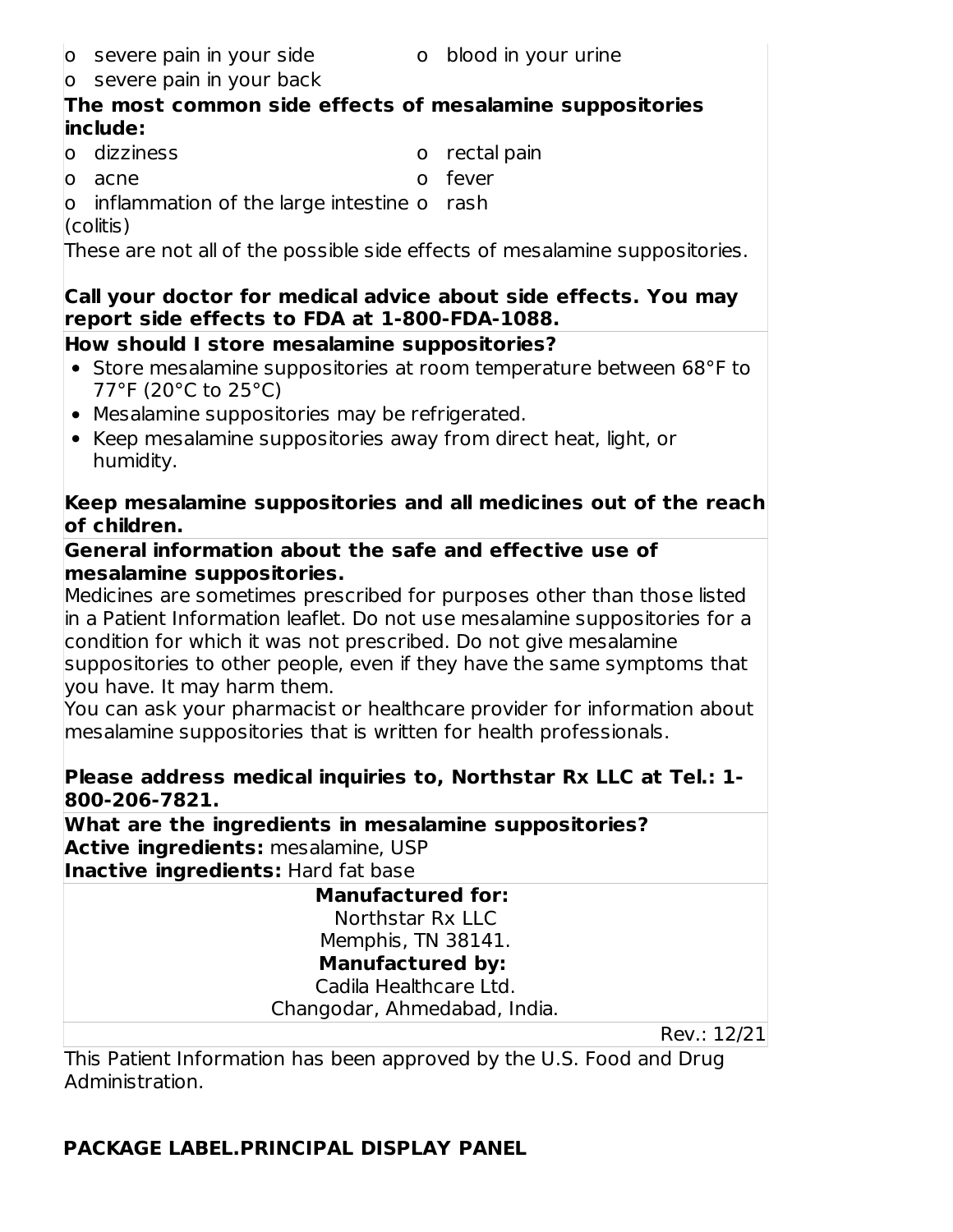#### NDC 16714-245-30

#### Mesalamine rectal suppositories, 1000 mg

30 rectal suppositories

#### Rx only



| <b>MESALAMINE</b><br>mesalamine suppository                  |                                |  |                           |  |                 |                 |
|--------------------------------------------------------------|--------------------------------|--|---------------------------|--|-----------------|-----------------|
|                                                              |                                |  |                           |  |                 |                 |
| <b>Product Information</b>                                   |                                |  |                           |  |                 |                 |
| <b>Product Type</b>                                          | <b>HUMAN PRESCRIPTION DRUG</b> |  | <b>Item Code (Source)</b> |  |                 | NDC:16714-245   |
| <b>Route of Administration</b>                               | <b>RECTAL</b>                  |  |                           |  |                 |                 |
|                                                              |                                |  |                           |  |                 |                 |
| <b>Active Ingredient/Active Moiety</b>                       |                                |  |                           |  |                 |                 |
| <b>Ingredient Name</b>                                       |                                |  | <b>Basis of Strength</b>  |  |                 | <b>Strength</b> |
| MESALAMINE (UNII: 4Q81I59GXC) (MESALAMINE - UNII:4Q81I59GXC) |                                |  | <b>MESALAMINE</b>         |  |                 | 1000 mg         |
|                                                              |                                |  |                           |  |                 |                 |
| <b>Inactive Ingredients</b>                                  |                                |  |                           |  |                 |                 |
| <b>Ingredient Name</b>                                       |                                |  |                           |  | <b>Strength</b> |                 |
| <b>FAT, HARD (UNII: 8334LX7S21)</b>                          |                                |  |                           |  |                 |                 |
|                                                              |                                |  |                           |  |                 |                 |
| <b>Product Characteristics</b>                               |                                |  |                           |  |                 |                 |